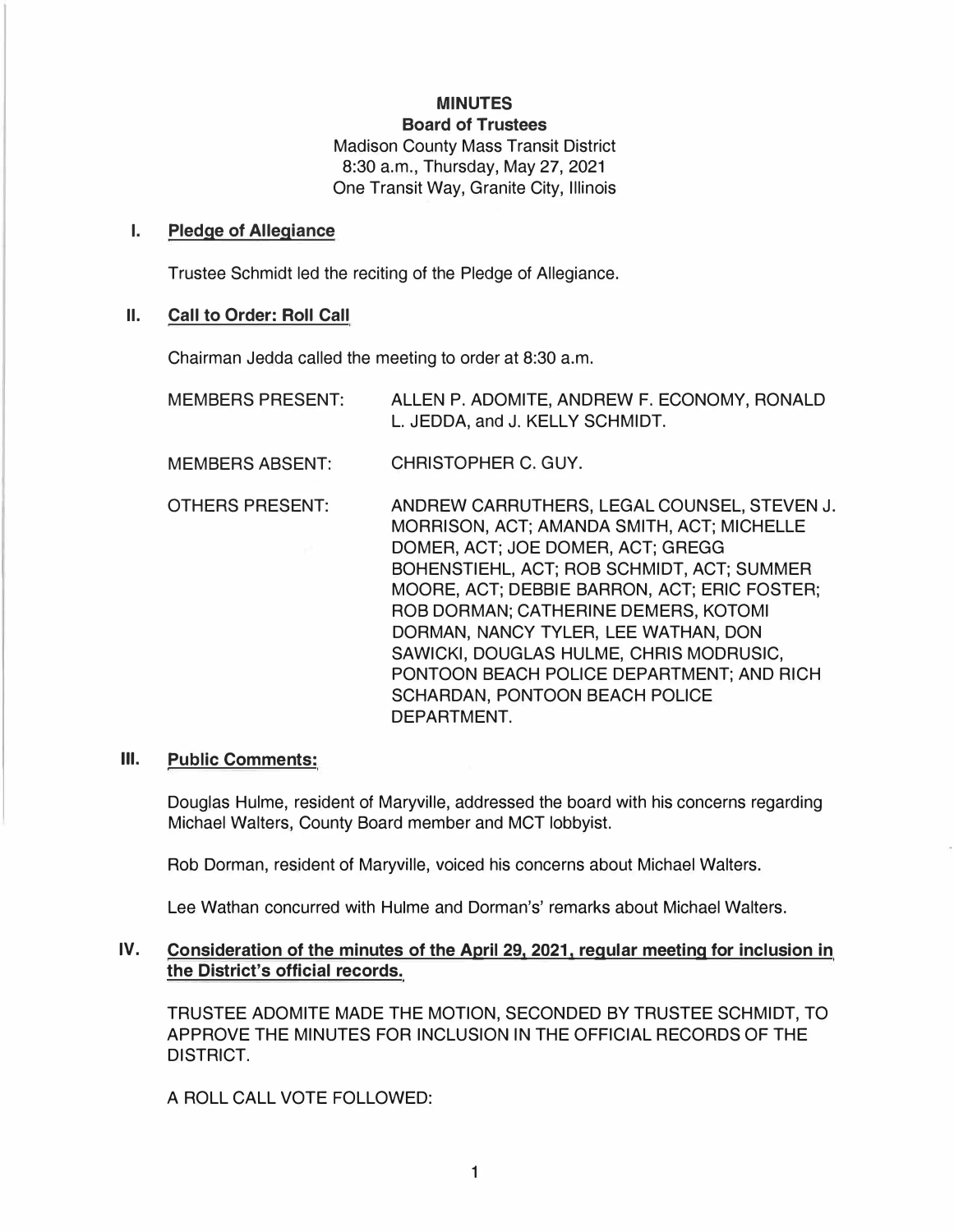ALLEN P. ADOMITE AYE ANDREW F. ECONOMY AYE RONALD L. JEDDA AYE J. KELLY SCHMIDT AYE

ALL AYES. NO NAYS. MOTION CARRIED.

#### **V. Financial:**

A. Payments and Claims: Consideration of the March 2021 claims for payment:

Managing Director Steven J. Morrison presented the payments and claims report.

TRUSTEE ADOMITE MADE THE MOTION, SECONDED BY TRUSTEE ECONOMY, TO APPROVE THE PAYMENTS AND CLAIMS, EXCLUDING THE PAYMENTS AND CLAIMS TO THE AGENCY FOR COMMUNITY TRANSIT.

A ROLL CALL VOTE FOLLOWED:

| ALLEN P. ADOMITE  | AYE |
|-------------------|-----|
| ANDREW F. ECONOMY | AYE |
| RONALD L. JEDDA   | AYE |
| J. KELLY SCHMIDT  | AYF |

ALL AYES. NO NAYS. MOTION CARRIED.

TRUSTEE ADOMITE MADE THE MOTION, SECONDED BY TRUSTEE ECONOMY, TO APPROVE THE PAYMENTS AND CLAIMS TO THE AGENCY FOR COMMUNITY TRANSIT.

A ROLL CALL VOTE FOLLOWED:

| <b>ALLEN P. ADOMITE</b> | AYE.             |
|-------------------------|------------------|
| ANDREW F. ECONOMY       | <b>AYE</b>       |
| RONALD L. JEDDA         | AYE              |
| <b>J. KELLY SCHMIDT</b> | <b>ABSTAINED</b> |

SCHMIDT ABSTAINED. ALL AYES. NO NAYS. MOTION CARRIED.

B. Monthly Financial Report: Review of the monthly financial records as of April 30, 2021.

Managing Director Steven J. Morrison presented the monthly financial report.

TRUSTEE SCHMIDT MADE THE MOTION, SECONDED BY TRUSTEE ADOMITE, TO APPROVE OF THE MONTHLY FINANCIAL REPORT AS OF APRIL 30, 2021.

A ROLL CALL VOTE FOLLOWED: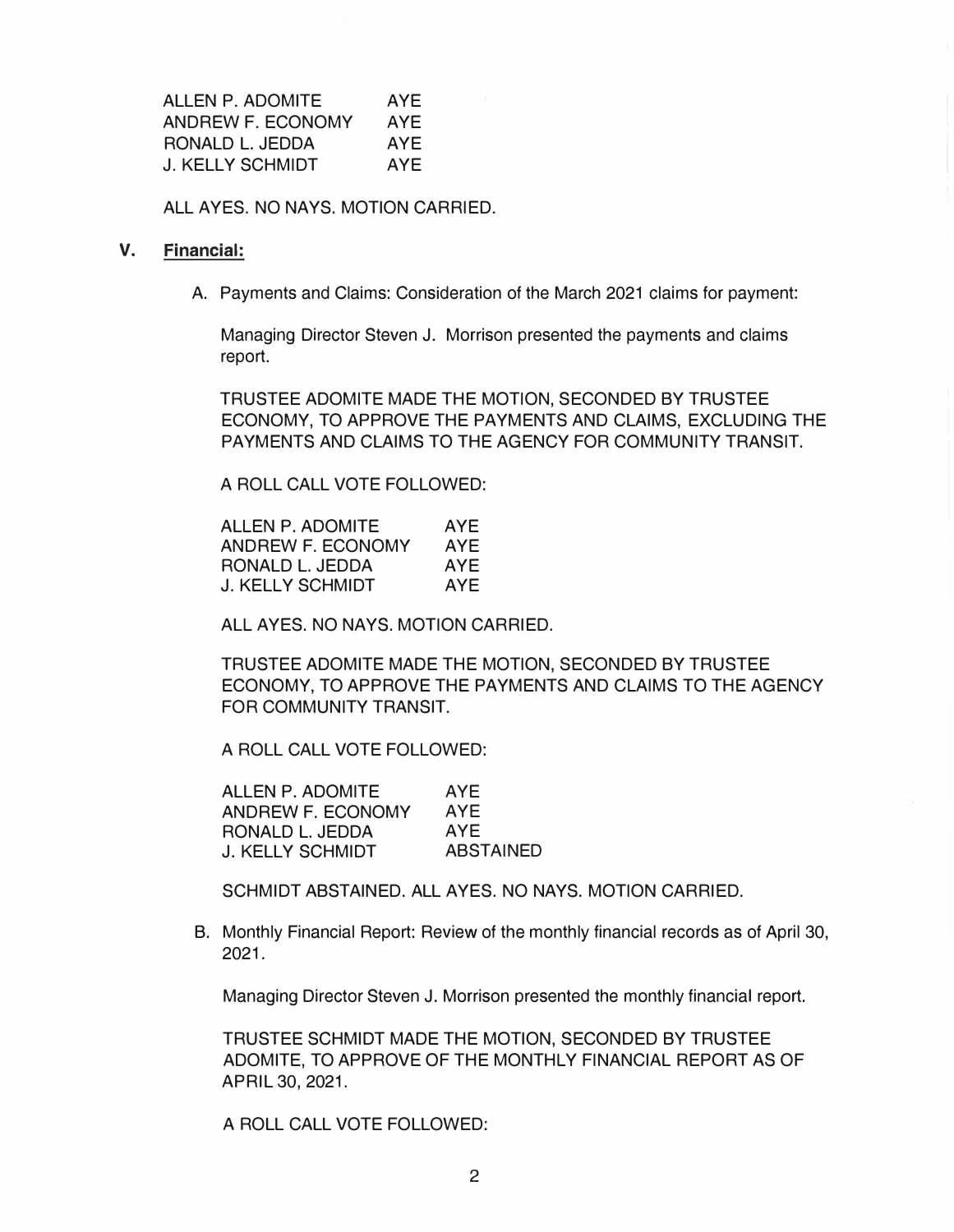| AYE  |
|------|
| AYE. |
| AYE  |
| AYE  |
|      |

**ALL AYES. NO NAYS. MOTION CARRIED.** 

C. Update on RFP for Broker Services

Managing Director Steven J. Morrison provided an update on the RFP for Broker Services.

## **VI. Transit Service:**

A. Managing Director's Report, Steven J. Morrison

Fixed Route carried eighty-six thousand two hundred seventy-two (86,272) boardings in April, which is a three (3) percent increase from the previous April. Paratransit averaged hundred and thirty (130) to hundred and fifty (150) boardings per day. The May Service change, effective May 9, included a fare restructure, a \$1.00 token, and transportation services to Gateway TradePort. The 2021 Summer Youth Pass allows local youth grades K-12 to ride free from Memorial Day until Labor Day. The Summer Youth Pass was distributed to nine thousand (9,000) students.

The RideFinders commuter program is increasing as employers re-open. Holten Meat located in East St. Louis has formed two (2) vanpools. The proposal for the RFP for Ride Finders Strategic Marketing Services was issued, and four (4) responses were received.

Morrison updated the board on the MCT Trails projects. The MEPRD funded I.T. Beltline preliminary plans have been submitted. The IDNR funded project, Pleasant Ridge Park Connector culvert box was delayed. The Nickel Plate Trail paving project from IL-143 to Blackburn pre-final plans were reviewed, and the bid documents were expected any day. The Silver Creek Trail, formerly Troy Trail, that runs along US-40 was pending environmental clearance. The Schoolhouse Trail tunnel under IL-157 preliminary plans were being reviewed. The IDNR funded project to raise the Confluence Trail above the fifty-year flood line continues to be developed by the consultants. The MCT Wayfinding project, pilot launch at Mont Junction is receiving fantastic feedback from the public and would be deployed system-wide soon.

The Eastgate Park & Ride was at seventy percent (70%) completion. A walkthrough was conducted last week.

Chairman Jedda added that Madison County Transit District provides transportation services within Madison County and to St. Clair County and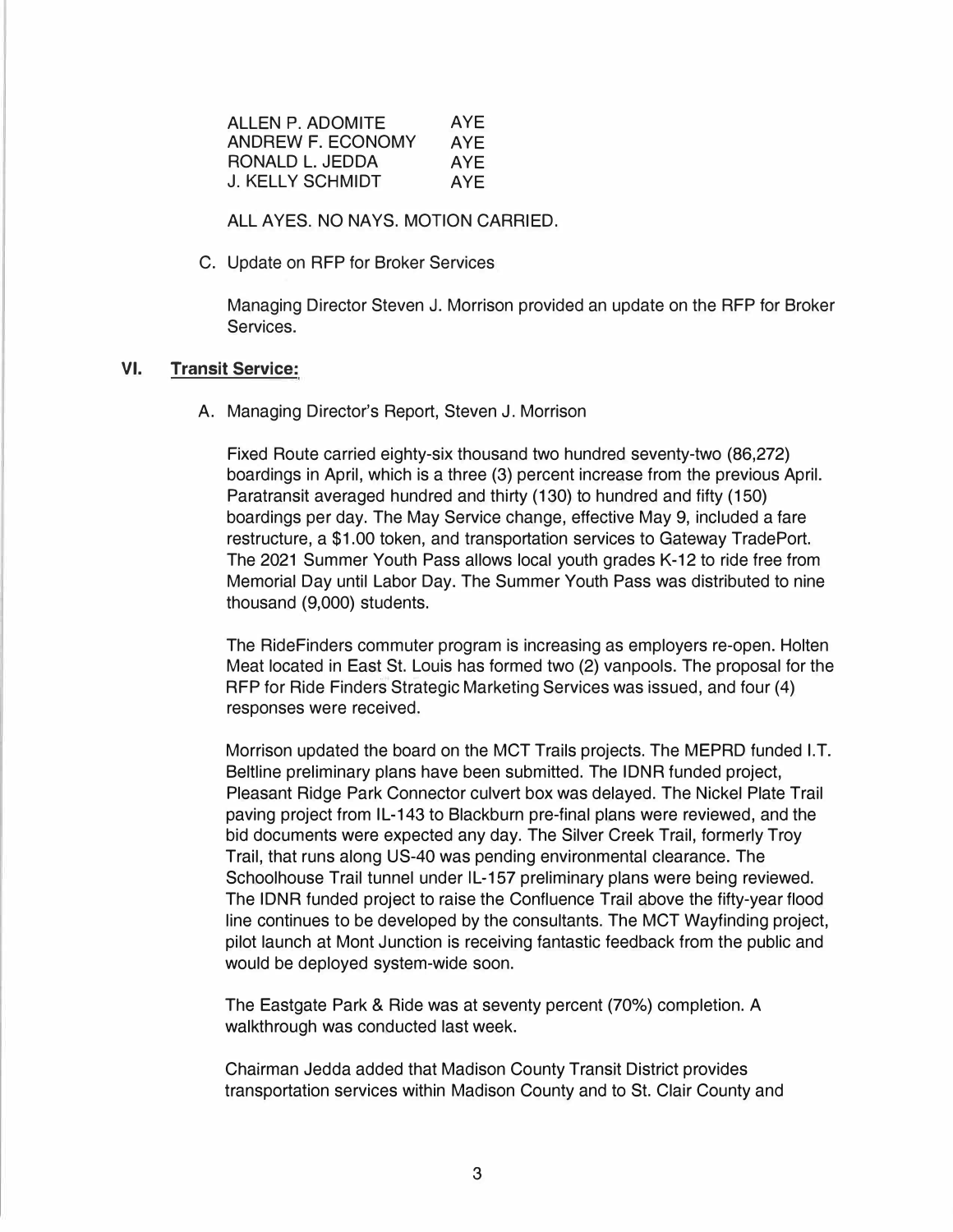downtown St. Louis. RideFinders is a shared ride program operated by Madison County Transit for the nine (9) county region, including the St. Louis area.

B. Proposal for August 2021 Service Change

Manager of Planning and Scheduling, Joe Domer, presented the proposed August 2021 Service Change.

TRUSTEE SCHMIDT MADE THE MOTION, SECONDED BY TRUSTEE ADOMITE, TO APPROVE OF THE PROPOSED AUGUST 2021 SERVICE CHANGE.

A ROLL CALL VOTE FOLLOWED:

| ALLEN P. ADOMITE  | AYE        |
|-------------------|------------|
| ANDREW F. ECONOMY | AYE        |
| RONALD L. JEDDA   | AYE        |
| J. KELLY SCHMIDT  | <b>AYF</b> |

ALL AYES. NO NAYS. MOTION CARRIED.

- C. TRUSTEE ADOMITE MADE MOTION, SECONDED BY TRUSTEE ECONOMY, TO APPROVE OF THE FOLLOWING RESOLUTION:
	- 21-45 AUTHORIZING THE EXTENSION AND/OR AMENDMENT OF THE MOTOR VEHICLE LEASE AND/OR MAINTENANCE AGREEMENTS

A ROLL CALL VOTE FOLLOWED:

| ALLEN P. ADOMITE  | AYE. |
|-------------------|------|
| ANDREW F. ECONOMY | AYE. |
| RONALD L. JEDDA   | AYE  |
| J. KELLY SCHMIDT  | AYE. |

ALL AYES. NO NAYS. MOTION CARRIED.

TRUSTEE ADOMITE MADE THE OMNIBUS MOTION, SECONDED BY TRUSTEE SCHMIDT TO APPROVE OF THE FOLLOWING RESOLUTIONS:

- D. 21-46 AUTHORIZING AN AWARD OF CONTRACT FOR GROUNDS MAINTENANCE FACILITY PHASE LDESIGN **SERVICES**
- E. 21-47 AUTHORIZING AN AWARD OF CONTRACT FOR GROUNDS MAINTENANCE FACILITY PHASE II DESIGN **SERVICES**

A ROLL CALL VOTE FOLLOWED:

ALLEN P. ADOMITE AYE ANDREW F. ECONOMY AYE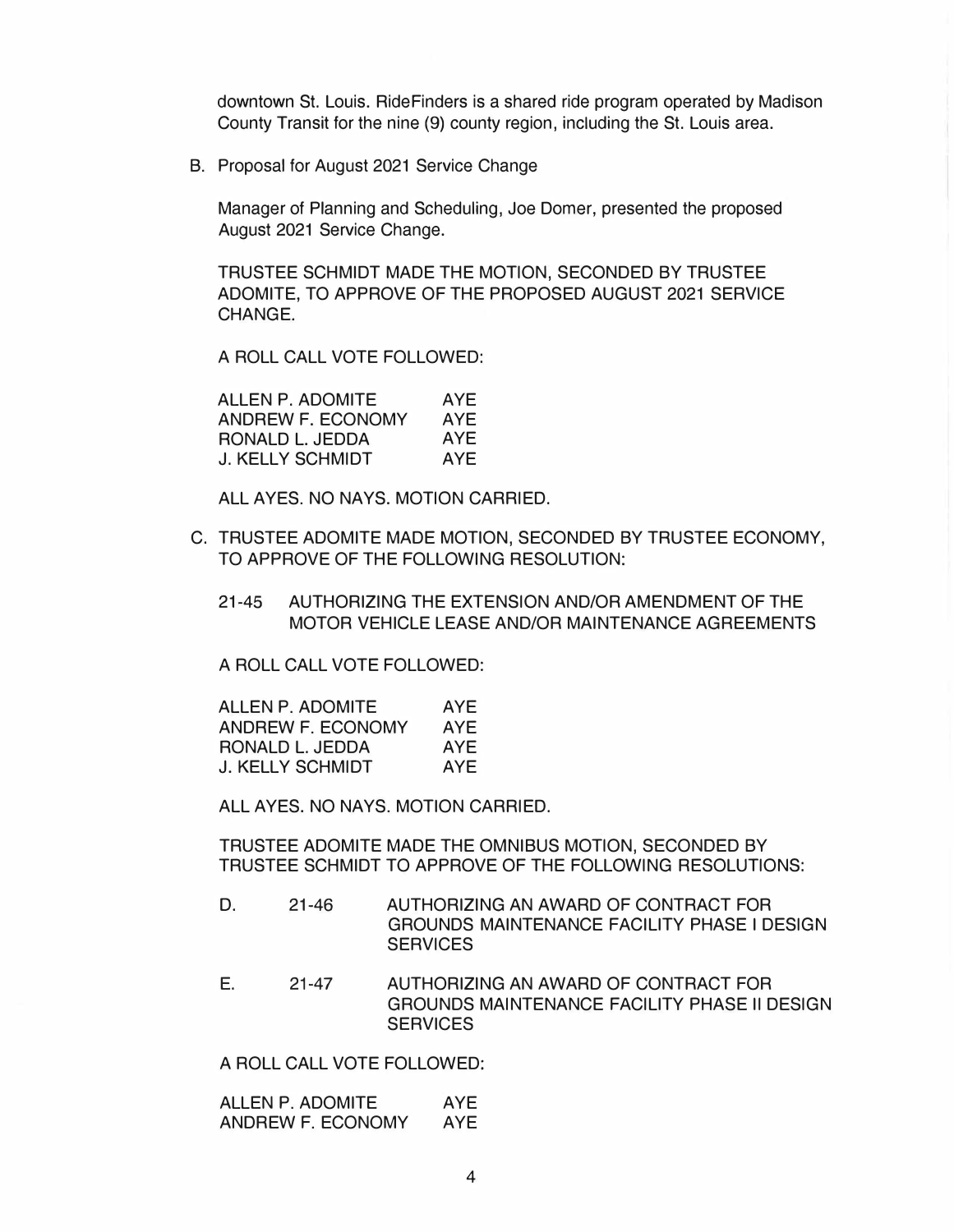| RONALD L. JEDDA         | AYE. |
|-------------------------|------|
| <b>J. KELLY SCHMIDT</b> | AYF  |

ALL AYES. NO NAYS. MOTION CARRIED.

- F. TRUSTEE ADOMITE MADE THE MOTION, SECONDED BY TRUSTEE SCHMIDT TO APPROVE OF THE FOLLOWING RESOLUTION:
	- 21-48 AUTHORIZING AN AWARD OF CONTRACT FOR ENERGY EFFICIENCY LIGHTING IMPROVEMENTS

A ROLL CALL VOTE FOLLOWED:

| ALLEN P. ADOMITE  | AYE |
|-------------------|-----|
| ANDREW F. ECONOMY | AYE |
| RONALD L. JEDDA   | AYE |
| J. KELLY SCHMIDT  | AYF |

ALL AYES. NO NAYS. MOTION CARRIED.

G. Proposed IL-111 Transfer Station

Executive Director Steven J. Morrison presented the proposed IL-111 Transfer Station.

Pontoon Beach Police Chief, Chris Modrusic also voiced support for the proposed IL-111 Transfer Station.

#### **VI. Other Business:**

- A. TRUSTEE ECONOMY MADE MOTION, SECONDED BY TRUSTEE SCHMIDT, TO APPROVE OF THE FOLLOWING RESOLUTION:
	- 21-44 AUTHORIZING A DONATION AGREEMENT AND ACCESS EASEMENT AGREEMENTS BETWEEN THE CITY OF TROY, ILLINOIS, AND THE MADISON COUNTY MASS TRANSIT DISTRICT

A ROLL CALL VOTE FOLLOWED:

| ALLEN P. ADOMITE          | AYE |
|---------------------------|-----|
| ANDREW F. ECONOMY         | AYE |
| <b>CHRISTOPHER C. GUY</b> | AYF |
| RONALD L. JEDDA           | AYE |
| <b>J. KELLY SCHMIDT</b>   | AYF |

ALL AYES. NO NAYS. MOTION CARRIED.

#### **VII. Executive session to discuss the acquisition or lease of real property under (5), and litigation under (11) of the Open Meetings Act (5 ILCS 120/2(c)).**

TRUSTEE ADOMITE MADE THE MOTION, SECONDED BY TRUSTEE ECONOMY, TO MOVE INTO EXECUTIVE SESSION TO DISCUSS THE ACQUISITION OR LEASE